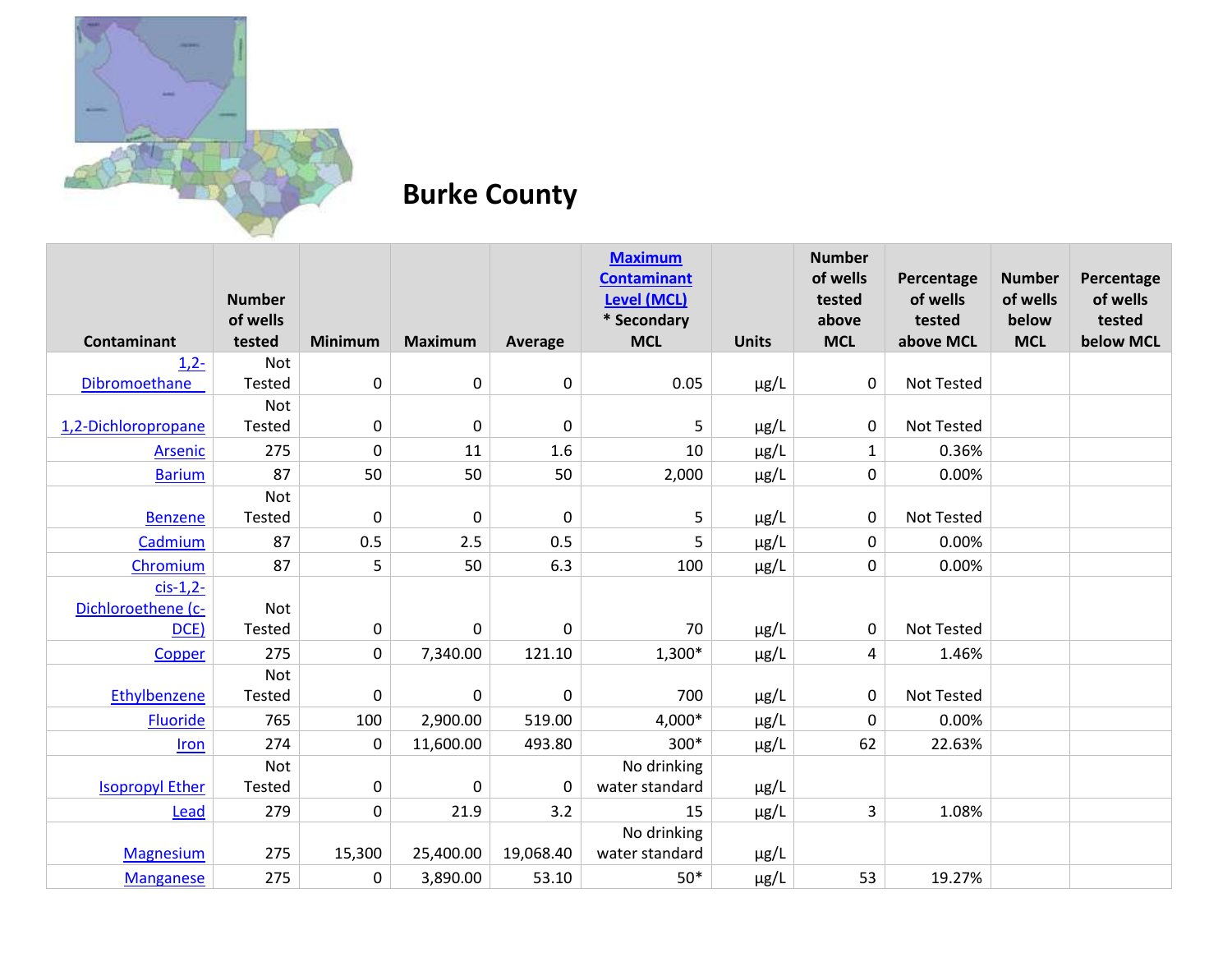|                              | <b>Number</b>      |                |                |                  | <b>Maximum</b><br><b>Contaminant</b><br><b>Level (MCL)</b> |                   | <b>Number</b><br>of wells<br>tested | Percentage<br>of wells | <b>Number</b><br>of wells | Percentage<br>of wells |
|------------------------------|--------------------|----------------|----------------|------------------|------------------------------------------------------------|-------------------|-------------------------------------|------------------------|---------------------------|------------------------|
| <b>Contaminant</b>           | of wells<br>tested | <b>Minimum</b> | <b>Maximum</b> | Average          | * Secondary<br><b>MCL</b>                                  | <b>Units</b>      | above<br><b>MCL</b>                 | tested<br>above MCL    | below<br><b>MCL</b>       | tested<br>below MCL    |
| <b>Mercury</b>               | 78                 | 0.3            | 0.3            | 0.3              | $\overline{2}$                                             | $\mu$ g/L         | $\mathbf 0$                         | 0.00%                  |                           |                        |
| <b>Methyl tertiary butyl</b> | Not                |                |                |                  | $20*$<br>(recommended<br>taste and odor                    |                   |                                     |                        |                           |                        |
| ether (MTBE)                 | Tested             | $\pmb{0}$      | $\mathbf 0$    | $\mathbf 0$      | threshold)                                                 | $\mu$ g/L         | $\pmb{0}$                           | <b>Not Tested</b>      |                           |                        |
| <b>Nitrate</b>               | 84                 | 500            | 8,300.00       | 861.00           | 10,000                                                     | $\mu$ g/L         | $\pmb{0}$                           | 0.00%                  |                           |                        |
| <b>Nitrite</b>               | 89                 | 50             | 50             | 50               | 1,000                                                      | $\mu$ g/L         | 0                                   | 0.00%                  |                           |                        |
| pH                           | 273                | 4.9            | 9.3            | 6.9              | $6.5 - 8.5*$                                               | standard<br>units | 6                                   | 2.20%                  | 78                        | 28.57%                 |
| Selenium                     | 89                 | 2.5            | 264            | 7.4              | 50                                                         | $\mu$ g/L         | $\overline{2}$                      | 2.25%                  |                           |                        |
| Silver                       | 87                 | 25             | 25             | 25               | $100*$                                                     | $\mu$ g/L         | $\mathbf 0$                         | 0.00%                  |                           |                        |
|                              |                    |                |                |                  | No drinking                                                |                   |                                     |                        |                           |                        |
| Sodium                       | 79                 | 500            | 340,000.00     | 19,657.00        | water standard                                             | $\mu$ g/L         |                                     |                        |                           |                        |
| Tetrachloroethylene<br>(PCE) | Not<br>Tested      | $\pmb{0}$      | $\pmb{0}$      | $\pmb{0}$        | 5                                                          | $\mu$ g/L         | $\pmb{0}$                           | <b>Not Tested</b>      |                           |                        |
|                              | Not                |                |                |                  |                                                            |                   |                                     |                        |                           |                        |
| <b>Toluene</b>               | Tested             | $\pmb{0}$      | $\mathbf 0$    | $\mathbf 0$      | 1,000                                                      | $\mu$ g/L         | $\pmb{0}$                           | <b>Not Tested</b>      |                           |                        |
| $trans-1,2-$                 |                    |                |                |                  |                                                            |                   |                                     |                        |                           |                        |
| Dichloroethene (t-           | Not                |                |                |                  |                                                            |                   |                                     |                        |                           |                        |
| DCE)                         | Tested             | $\pmb{0}$      | $\pmb{0}$      | $\mathbf 0$      | 100                                                        | $\mu$ g/L         | 0                                   | <b>Not Tested</b>      |                           |                        |
| Trichloroethylene            | Not                |                |                |                  |                                                            |                   |                                     |                        |                           |                        |
| (TCE)                        | Tested<br>Not      | $\pmb{0}$      | $\pmb{0}$      | $\boldsymbol{0}$ | 5                                                          | $\mu$ g/L         | $\pmb{0}$                           | Not Tested             |                           |                        |
| <b>Vinyl chloride</b>        | Tested             | $\pmb{0}$      | $\mathbf 0$    | $\mathbf 0$      | $\overline{2}$                                             | $\mu$ g/L         | $\pmb{0}$                           | Not Tested             |                           |                        |
|                              | Not                |                |                |                  |                                                            |                   |                                     |                        |                           |                        |
| <b>Xylenes (Total)</b>       | Tested             | $\pmb{0}$      | $\mathbf 0$    | $\mathbf 0$      | 10,000                                                     | $\mu$ g/L         | 0                                   | Not Tested             |                           |                        |
| <b>Zinc</b>                  | 274                | $\pmb{0}$      | 19,000.00      | 341.00           | $5,000*$                                                   | $\mu$ g/L         | 5                                   | 1.83%                  |                           |                        |

\* **Secondary MCL**: Secondary contaminants may cause cosmetic effects (such as skin or tooth discoloration) or aesthetic effects (such as taste, odor, or color) in drinking water.<sup>8</sup>The **Secondary Maximum Contaminant Level (SMCL)** is a non-enforceable standard for secondary contaminants in drinking water. SMCLs may be based upon a contaminant's likelihood to cause changes to the taste, odor, or color of drinking water, or, may be based on the likelihood of the contaminant to cause technical changes such as damage to water fixtures or an increased availability of other contaminants in drinking water.<sup>8</sup>